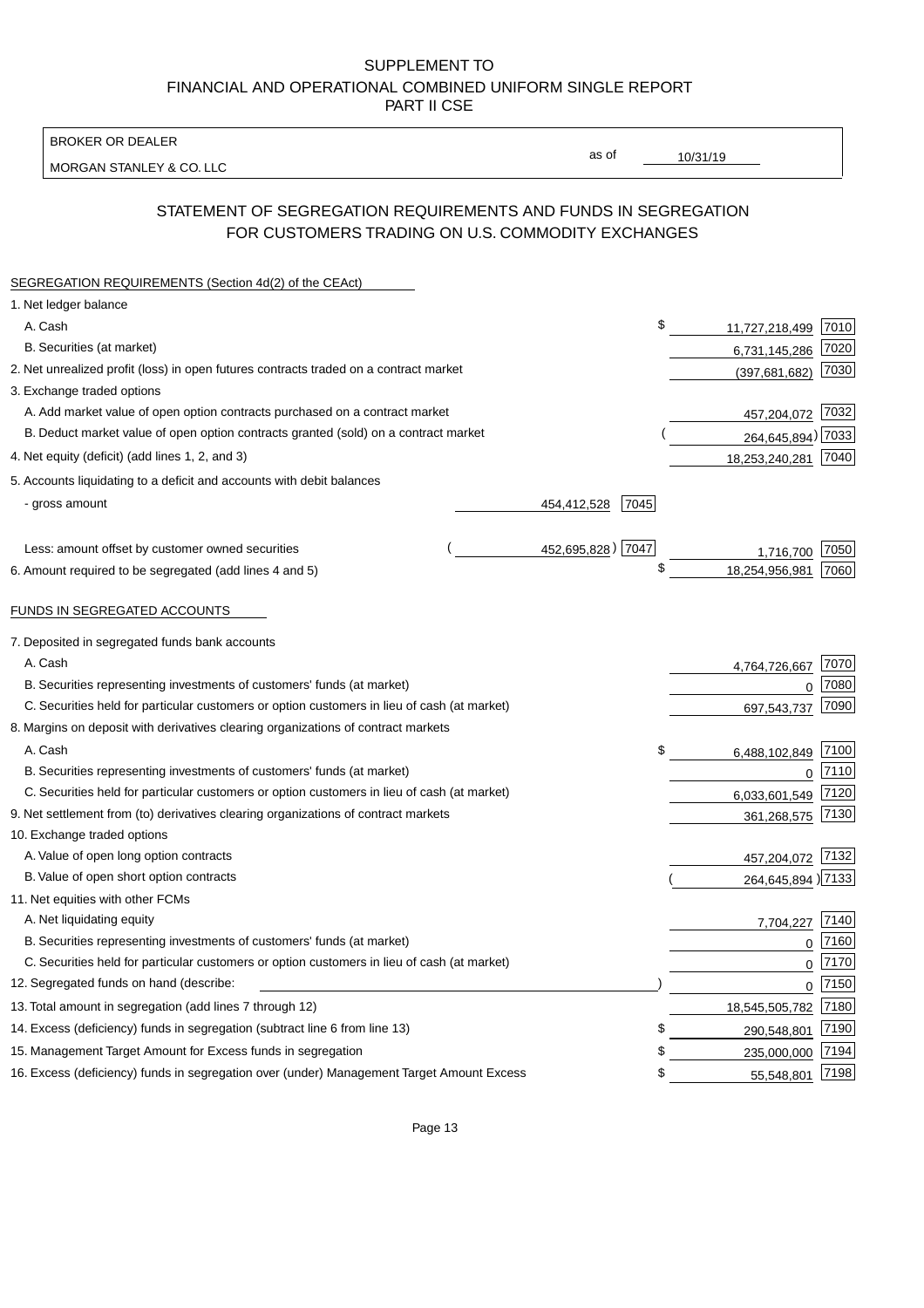|                                       | <b>BROKER OR DEALER</b>                                                              |                                        | as of            |                  |  |
|---------------------------------------|--------------------------------------------------------------------------------------|----------------------------------------|------------------|------------------|--|
|                                       | MORGAN STANLEY & CO. LLC                                                             |                                        |                  | 10/31/19         |  |
|                                       | STATEMENT OF SEGREGATION REQUIREMENTS AND FUNDS IN SEGREGATION                       | FOR CUSTOMERS' DEALER OPTIONS ACCOUNTS |                  |                  |  |
|                                       | 1. Amount required to be segregated in accordance<br>with Commission regulation 32.6 |                                        | \$               | 0<br>7200        |  |
|                                       | 2. Funds in segregated accounts                                                      |                                        |                  |                  |  |
| A. Cash                               |                                                                                      | \$                                     | 7210<br>$\Omega$ |                  |  |
| B. Securities (at market)<br>C. Total |                                                                                      |                                        | 0 7220           | 7230<br>$\Omega$ |  |
|                                       | 3. Excess (deficiency) funds in segregation                                          |                                        |                  |                  |  |
|                                       | (subtract line 2.C from line 1)                                                      |                                        |                  | 0 7240           |  |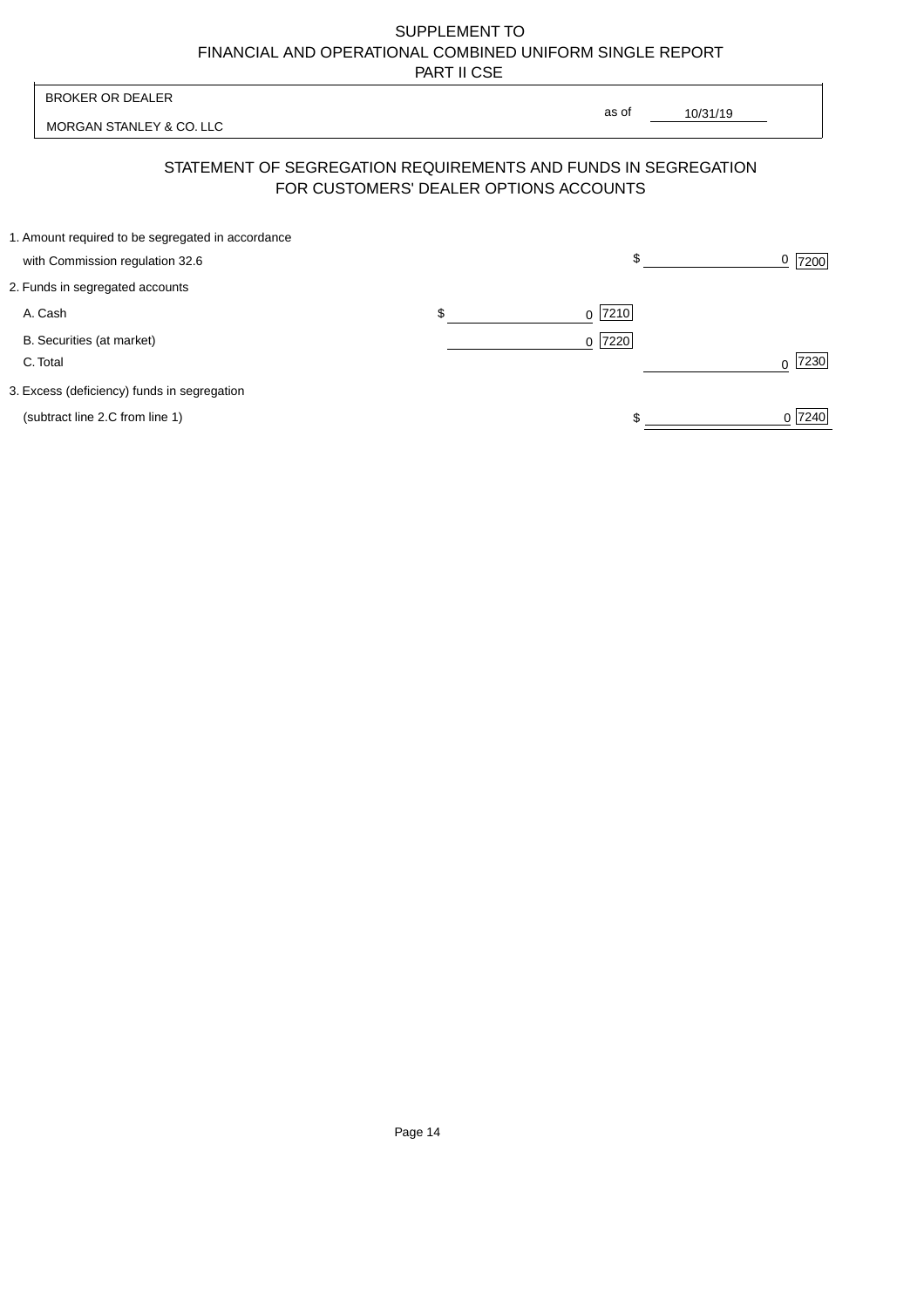PART II CSE

| <b>BROKER OR DEALER</b>  |       |          |
|--------------------------|-------|----------|
| MORGAN STANLEY & CO. LLC | as of | 10/31/19 |
|                          |       |          |

### STATEMENT OF SECURED AMOUNTS AND FUNDS HELD IN SEPARATE ACCOUNTS PURSUANT TO COMMISSION REGULATION 30.7

#### FOREIGN FUTURES AND FOREIGN OPTIONS SECURED AMOUNTS

| Amount required to be set aside pursuant to law, rule or regulation of a foreign government<br>or a rule of a self-regulatory organization authorized thereunder |  |                    | \$  |                    | 7305 |
|------------------------------------------------------------------------------------------------------------------------------------------------------------------|--|--------------------|-----|--------------------|------|
| 1. Net ledger balance - Foreign Futures and Foreign Option Trading - All Customers                                                                               |  |                    |     |                    |      |
| A. Cash                                                                                                                                                          |  |                    | \$  | 2,805,476,034      | 7315 |
| B. Securities (at market)                                                                                                                                        |  |                    |     | 2,251,940,450      | 7317 |
| 2. Net unrealized profit (loss) in open futures contracts traded on a foreign board of trade                                                                     |  |                    |     | 219,330,099        | 7325 |
| 3. Exchange traded options                                                                                                                                       |  |                    |     |                    |      |
| A. Market value of open option contracts purchased on a foreign board of trade                                                                                   |  |                    |     | 23,699,022         | 7335 |
| B. Market value of open contracts granted (sold) on a foreign board of trade                                                                                     |  |                    |     | (27,011,307)       | 7337 |
| 4. Net equity (deficit) (add lines 1.2. and 3.)                                                                                                                  |  |                    | \$. | 5,273,434,298 7345 |      |
| 5. Accounts liquidating to a deficit and accounts with                                                                                                           |  |                    |     |                    |      |
| debit balances - gross amount                                                                                                                                    |  | 7351<br>49,449,339 |     |                    |      |
| Less: amount offset by customer owned securities                                                                                                                 |  | 48,650,819) 7352   |     | 798,520            | 7354 |
| 6. Amount required to be set aside as the secured amount - Net Liquidating Equity Method (add lines 4 and 5)                                                     |  |                    |     | 5,274,232,818      | 7355 |
| 7. Greater of amount required to be set aside pursuant to foreign jurisdiction (above) or line 6.                                                                |  |                    |     | 5,274,232,818      | 7360 |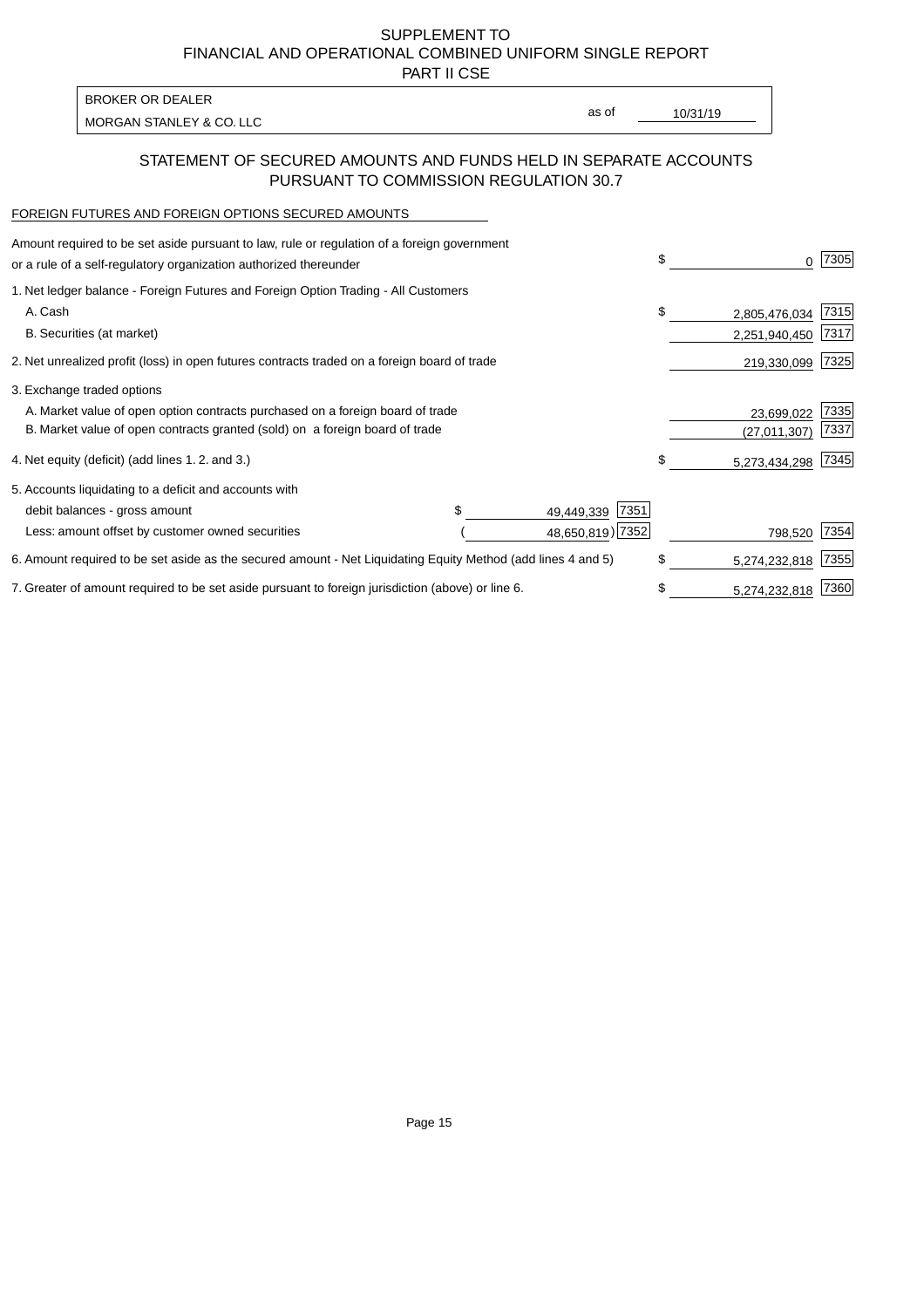BROKER OR DEALER

MORGAN STANLEY & CO. LLC

10/31/19 as of

## STATEMENT OF SECURED AMOUNTS AND FUNDS HELD IN SEPARATE ACCOUNTS PURSUANT TO COMMISSION REGULATION 30.7

### FUNDS DEPOSITED IN SEPARATE REGULATION 30.7 ACCOUNTS

| 1. Cash in banks                                                                       |      |                                    |             |                    |
|----------------------------------------------------------------------------------------|------|------------------------------------|-------------|--------------------|
| A. Banks located in the United States                                                  | \$   | 338,405,096                        | 7500        |                    |
| B. Other banks qualified under Regulation 30.7                                         |      |                                    |             |                    |
| Name(s):                                                                               | 7510 | 601,402,211 7520 \$                |             | 939,807,307 7530   |
| 2. Securities                                                                          |      |                                    |             |                    |
| A. In safekeeping with banks located in the United States                              | \$   | 376,839,474 7540                   |             |                    |
| B. In safekeeping with other banks qualified under Regulation 30.7                     |      |                                    |             |                    |
| Name(s):                                                                               | 7550 | 0                                  | 7560        | 376,839,474 7570   |
| 3. Equities with registered futures commission merchants                               |      |                                    |             |                    |
| A. Cash                                                                                | \$   | 10,082,638                         | 7580        |                    |
| <b>B.</b> Securities                                                                   |      |                                    | $0$ 7590    |                    |
| C. Unrealized gain (loss) on open futures contracts                                    |      | (269, 553)                         | 7600        |                    |
| D. Value of long option contracts                                                      |      |                                    | $0$ 7610    |                    |
| E. Value of short option contracts                                                     |      |                                    | $0)$ 7615   | 9,813,085 7620     |
| 4. Amounts held by clearing organizations of foreign boards of trade                   |      |                                    |             |                    |
| Name(s):                                                                               | 7630 |                                    |             |                    |
| A. Cash                                                                                | \$   |                                    | 0 7640      |                    |
| <b>B.</b> Securities                                                                   |      |                                    | $0$ 7650    |                    |
| C. Amount due to (from) clearing organizations - daily variation                       |      | 0                                  | 7660        |                    |
| D. Value of long option contracts                                                      |      |                                    | 0 7670      |                    |
| E. Value of short option contracts                                                     |      |                                    | $_0$ ) 7675 | 0 7680             |
| 5. Amounts held by members of foreign boards of trade                                  |      |                                    |             |                    |
| Name(s):                                                                               | 7690 |                                    |             |                    |
| A. Cash                                                                                | \$   | 2,048,352,414 7700                 |             |                    |
| <b>B.</b> Securities                                                                   |      | 1,875,100,976 7710                 |             |                    |
| C. Unrealized gain (loss) on open futures contracts                                    |      | 219,599,652 7720                   |             |                    |
| D. Value of long option contracts                                                      |      | 23,699,022 7730                    |             |                    |
| E. Value of short option contracts                                                     |      | $(27,011,307)$ <sup>)</sup> [7735] |             | 4,139,740,757 7740 |
| 6. Amounts with other depositories designated by a foreign board of trade              |      |                                    |             |                    |
| Name(s):                                                                               | 7750 |                                    |             | 0 7760             |
| 7. Segregated funds on hand (describe:                                                 |      |                                    |             | 0 7765             |
| 8. Total funds in separate section 30.7 accounts                                       |      |                                    |             | 5,466,200,623 7770 |
| 9. Excess (deficiency) set Aside Funds for Secured Amount (subtract Line 7 Secured     |      |                                    |             |                    |
| Statement page 15 from Line 8)                                                         |      |                                    | \$          | 191,967,805 7380   |
| 10. Management Target Amount for Excess funds in separate section 30.7 accounts        |      |                                    | \$          | 140,000,000 7780   |
| 11. Excess (deficiency) funds in separate 30.7 accounts over (under) Management Target |      |                                    | \$          | 51,967,805 7785    |
|                                                                                        |      |                                    |             |                    |

Page 16